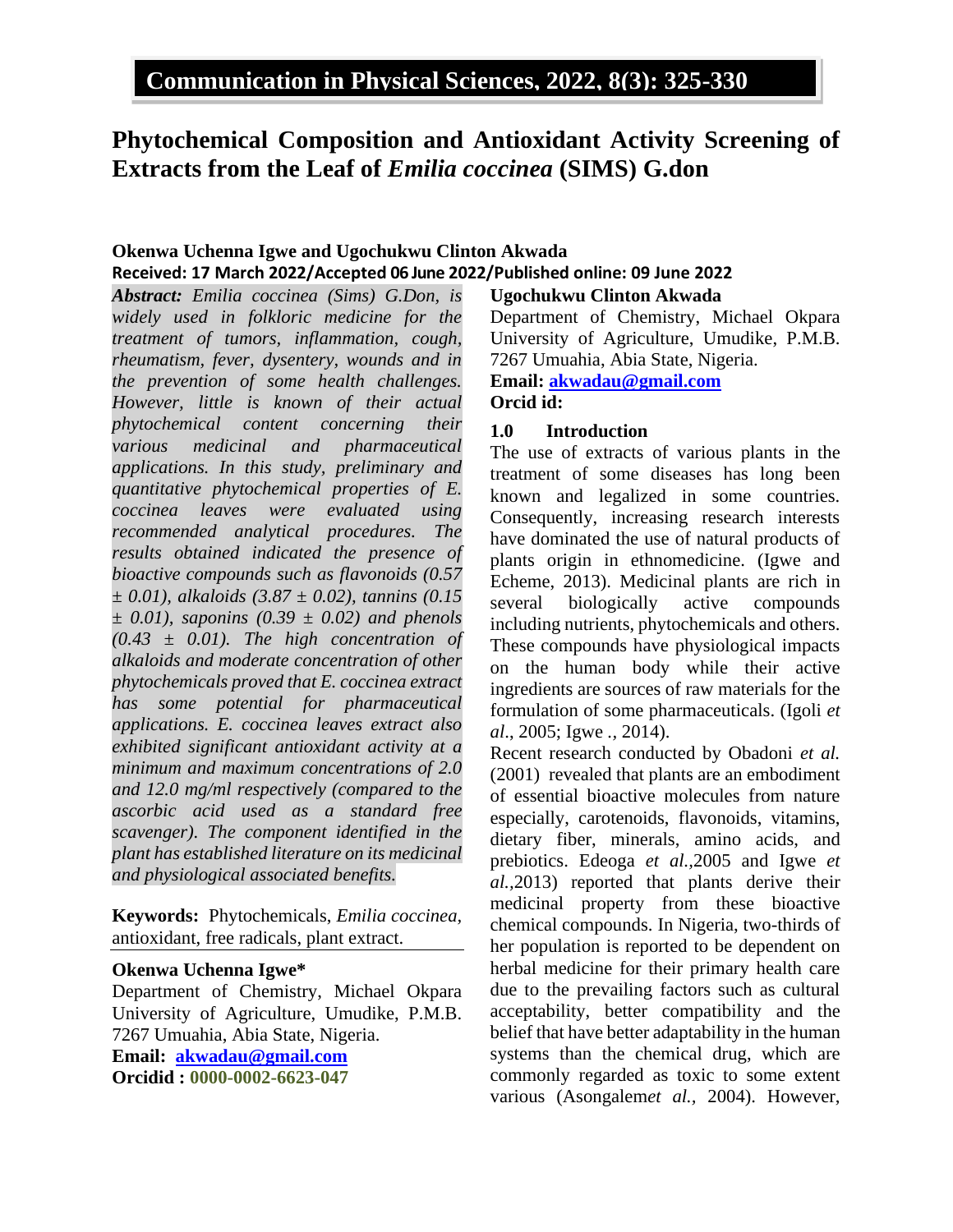most of these factors have not been scientifically established. Current progress in drug discovery through green technology requires chemical assay of their compositions and tested toxicity, efficacy, and other factors. Much is known about the traditional application of *Emilia coccinea* in the treatment of several medical problems but little is known about the actual chemical constituents of some plants. Therefore the present study is aimed to analysed and test the medicinal efficacy of this plant.

*Emilia coccinea* is reportedly used in folkloric medicine for the treatment of tumors, inflammation, cough, rheumatism, fever, dysentery, wounds and in preventing miscarriage. (Teke*et al.,* 2007, Ojiako*et al.,*  2015 and Nwachukwu *et al.,* 2017). The juice of the edible leaves is reportedly used in treating eye inflammations, night blindness, and earaches. (Kamboj and Sulaj 2011).

### **2.0 Materials and Methods**

*E. coccinea* leaves were collected along roadsides in Osusu (Isiala-Ngwa North local government area in Abia State, Nigeria) between September and March 2020. The plant material was identified and authenticated by a plant taxonomist (Mr. I. K. Ndukwe) in the Plant Taxonomy section of the Forestry Department, Michael Okpara University of Agriculture, Umudike, Abia State, Nigeria.

### *2.1 Sample preparation and extraction*

The leaf samples were thoroughly washed with distilled water and allowed to dry in the air to constant weight before milling with an electric blender. Extraction of the sample was done using the maceration method as described by Farooq (2013).

### *2.2 Determination of phytochemicals*

Alkaloids and phenols were determined according to the method reported by Harborne (1973) while tannin was determined using the method reported by of Van-Burden and Robinson (1981). Saponin was determined using the method reported by Obadoni and Ochuko (2002). Flavonoids were determined according to the method of Boham and Kocipia (1994) adopted. Ascorbic acid was determined using the method recommended by the Association of Vitamin Chemists and modified by Kirk and Sawyer (1991). The B-complex vitamins (thiamine, riboflavin, and niacin) were analyzed through the SKALAR Analyzers method of Barakat *et al.* (1993) while carotenoid was determined according to the method described by James (1995). The macro and micro elements comprising potassium, sodium, magnesium, calcium, phosphorus, nitrogen, iron, copper and zinc were determined according to the method of Shahidi *et al.,* (1999). Protein, crude fibre, lipids, ash and moisture were determined by the method described by James (1995).

### *2.3 Anti-oxidant activity determination*

The free radical scavenging activity of the oil fraction of the sample extract was determined using the 1, 1-diphenyl-2-picrylhydrazyl  $(\alpha, \alpha$ diphenyl-β-picrylhydrazyl; DPPH) method which is described by Man-zocco *et al* (1998). 1.0 g of DPPH, a stable radical was dissolved in 100 ml of methanol. 3.0 ml of different concentrations of the test samples were added to 3.0 ml of a 0.004 % methanol solution of DPPH and incubated for 30 minutes at room temperature. The decrease in absorbance of the solution brought about by the test samples was measured at 517 nm using a spectrophotometer. Ascorbic acid, which is a known antioxidant, was used as a reference standard. The radical scavenging activity was calculated as the percentage inhibition of DPPH discoloration using the equation 1

% Inhibition =  $\frac{A_{\text{Blank}}-A_{\text{Sample}}}{A} \times \frac{100}{A}$ (1)

 $A_{\text{Blank}}$ 1 where A<sub>Blank</sub> is the absorbance of the control and ASample is the absorbance of the test sample

### **3.0 Results and Discussions**

The phytochemical composition of the leaf extract of *E. coccinea* is recorded in Table 1. The results obtained indicated the presence of tannins, flavonoids, saponins, phenols and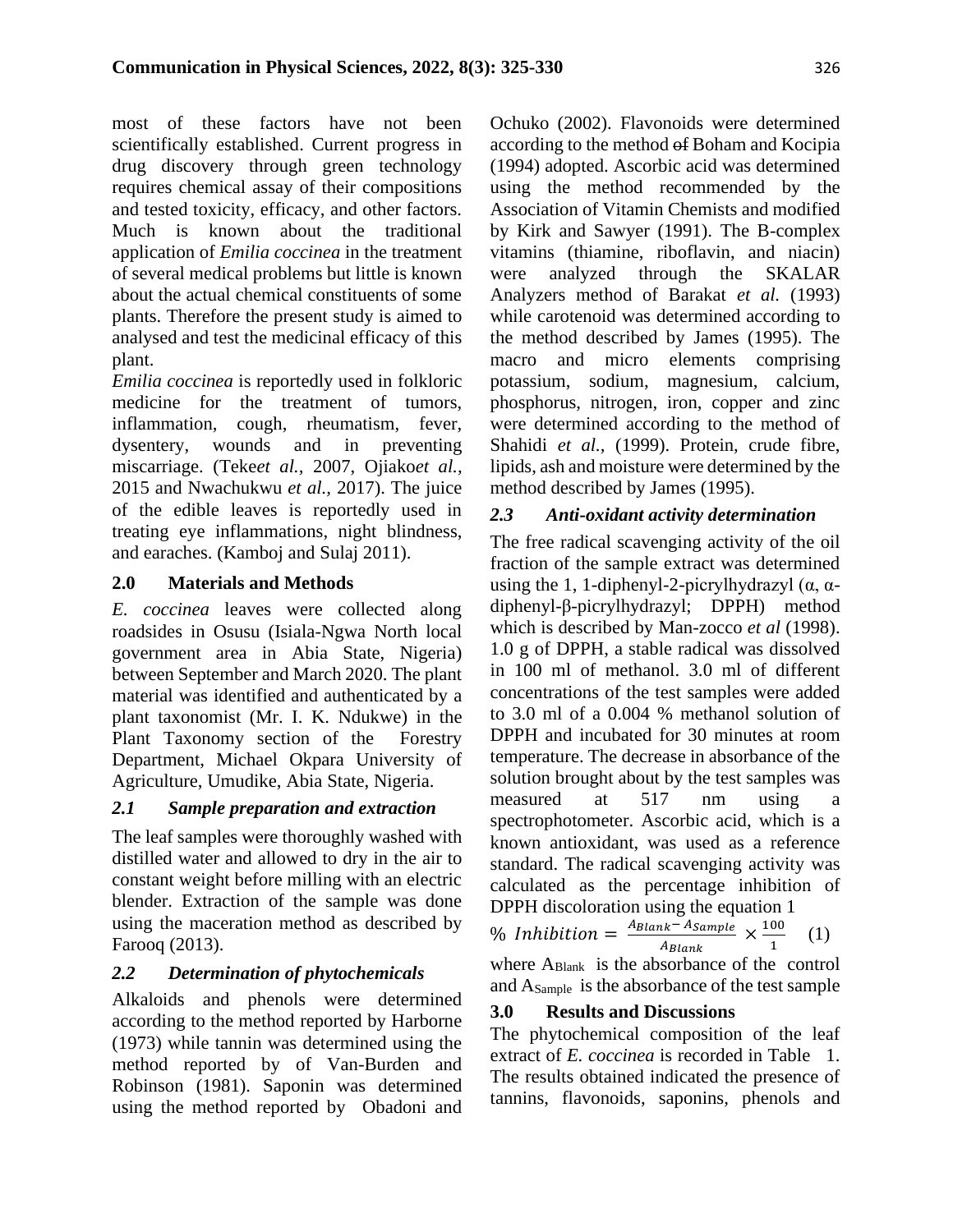alkaloids. Table 1 shows the phytochemical composition of *E. coccinea* leaf extract. The quantitative phytochemical analysis is very useful in the evaluation of some active biological components of some plants. The flavonoid content of the sample was  $0.57 \pm$ 0.01 %. Foods rich in flavonoids can reduce the risk of heart diseases, cancer, stroke, and obesity and also lower blood pressure in hypertensive subjects (Galleano *et al*., 2012). Several reports have shown that flavonoid possesses antioxidant, anti-inflammatory, antimicrobial, cardioprotective, neuroprotective effects**,** anti-allergenic, anti**-**atherogenic**,**antithrombotic and vasodilatory effects (Igwe and Okwu, 2013)**.** 

**Table1: Phytochemical composition of** *Emilia coccinea* **leaf**

| <b>Parameters</b> | Composition $(\% )$                 |  |
|-------------------|-------------------------------------|--|
| Flavonoids        | $0.57 \pm 0.01$                     |  |
| <b>Tannins</b>    | $0.15 \pm 0.01$                     |  |
| Saponins          | $0.39 \pm 0.02$                     |  |
| Alkaloids         | $3.87 \pm 0.02$                     |  |
| Phenols           | $0.43 \pm 0.01$                     |  |
|                   | means + standard deviation of three |  |

**\*\* means ± standard deviation of three determinations**

The mean tannin content of the sample was  $0.15 \pm 0.01$  %. Tannins are useful in medicine because of their astringent properties. The presence of tannins in the leaf extract of *E. coccinea* makes it responsible for binding and precipitating protein and other organic compounds including amino acids and alkaloids (Igwe and Onuoha, 2016).

The mean concentration of saponin in the sample was  $0.39 \pm 0.02$  %. Saponins are known as anti-nutritional phytochemicals that possess the potential to reduce the uptake of certain nutrients including cholesterol and glucose at the gut through intraluminal physiochemical interaction suggesting a possible use in the treatment of diabetes and cardiovascularrelated diseases (Manach*et al*., 2005).

Alkaloid was also present in the sample with a mean concentration of  $3.87 \pm 0.02$  %. *E. coccinea* is rich in alkaloids and can be used in the prevention and treatment of infections, relief of pain and cancer prevention. It can also be used in the prevention and management of diseases such as dementia, depression, anxiety, stroke, Alzheimer's and Parkinson's diseases since alkaloids exhibit neuroprotective activity (Friday *et al.,*2018). The mean concentration of phenol in the sample was  $0.43 \pm 0.01$  %. Phenolicsexhibit several properties beneficial to humans and their antioxidant properties are important in determining their role as protecting agents against free radical-mediated disease processes (Koche*et al.,* 2016).

| <b>Concentration</b> (mg/ml) | <b>Ascorbic acid</b> | E. coccinea crude extract |
|------------------------------|----------------------|---------------------------|
| 2.0                          | $7.35 \pm 0.02$      | $4.93 \pm 0.01$           |
| 4.0                          | $11.30 \pm 0.08$     | $8.97 \pm 0.02$           |
| 8.0                          | $20.90 \pm 0.05$     | $13.01 \pm 0.03$          |
| 10.0                         | $22.57 \pm 0.01$     | $13.43 \pm 0.02$          |
| 12.0                         | $24.08 \pm 0.02$     | $17.50 \pm 0.04$          |

**Table 2: Antioxidant determination of** *E. coccinea* **leaf**

### **\*\* Mean of three determinations ± SD**

Reactive oxygen species can lead to oxidative damage of some biological molecules such as molecules are implicated in various diseases such as cardiovascular diseases, cancer, stroke and chronic inflammation (Pisoschi *et al*., 2009; Hou and Kumamoto, 2010). Oxidative lipids, proteins and deoxyribonucleic acid (DNA). Oxidation of these biological

stress has also been linked to various lung disorders such as asthma, chronic obstructive pulmonary disease and tuberculosis (Shastri *et al*., 2018).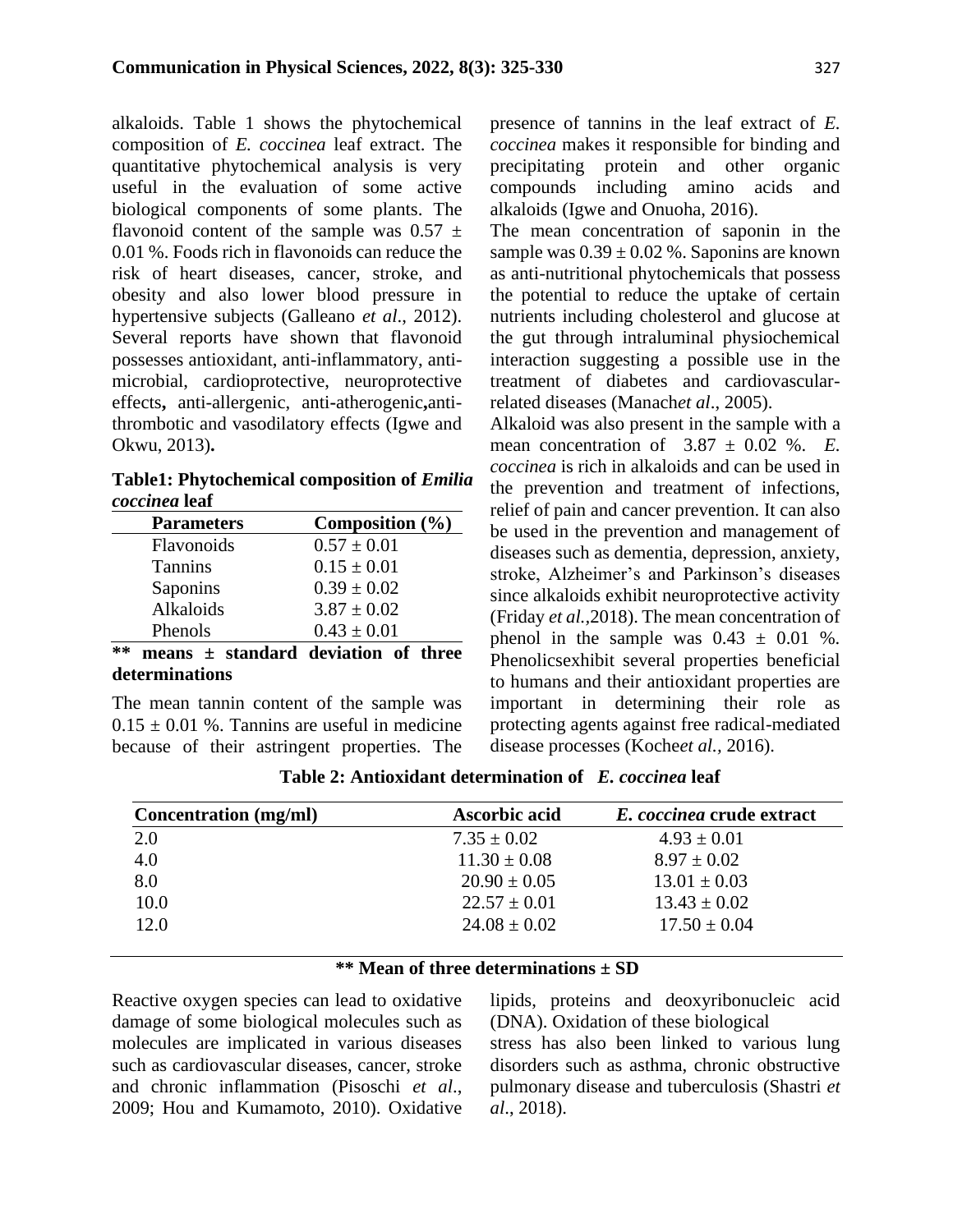*E. coccinea* leaves extract exhibited significant free radical scavenging activity at a minimum and maximum concentrations of 2.0 and 12.0 mg/ml compared to the ascorbic acid used as a standard free scavenger as shown in Table 2. DPPH acts as a stable free radical and gives a strong absorption band at 517 nm in the visible region. When the odd electron becomes paired off in the presence of a free radical scavenger, the absorption reduces and the DPPH solution is decolourised as the colour changes from deep violet to yellow. The degree of reduction in absorbance measurement is indicative of the radical scavenging (antioxidant) power of extract. The presence of flavonoids, saponins and tannins in the leaf extract of *E. coccinea*  could be responsible for the free radical scavenging activity observed. These facts suggest that the leaves of *E. coccinea* could be employed in the management of health challenges mediated through oxidative stress and free radical activities (Igwe and Akabuike, 2016).

#### **4.0 Conclusion**

From this research, it was noted that the leaves of *Emilia coccinea* is endowed with phytochemicals such as alkaloids, tannins, flavonoids, saponins and phenols. Free scavenging activity exhibited by the leaf lends credence to its importance in the nutraceutical and pharmaceutical industries.

#### **5.0 Acknowledgement**

The authors are grateful to Mr. I.K.Ndukwe of Plant Taxonomy Section, Forest Department, the Michael Okpara University of Agriculture Umudike for identifying and authenticating the plant sample.

#### **6.0 References**

Asongalem, E. A., Foyet, H. S., Ekobo, S., Dimo, T. & Kamtchouing, P. (2004). Antiinflammatory, lack of central analgesia and antipyretic properties of *Acanthus montanus* (Nees) T. Anderson. *Journal of Ethnopharmacology*, 95, 1, pp. 63-68.

- Boham, A. B. & Kocipai, A. C. (1994). Flavonoid and condensed tannins from leaves of Hawaiian *vaccininum vaticulum* and *vicalycinium.Pacific Science*., 48, pp. 458-463
- Barakat, M. Z., Shehab S, .K., Darwish N. & Zahermy E.I. (1993). Determination of ascorbic acid from plants. *Analyst Biochemistry*, 53, pp. 225-245
- Edeoga H.O., Okwu D. E.& Mbaebie B.O.(2005). Phytochemical constituents of some Nigerian medicinal plants. *African Journal of Biotechnology*.4, 7, pp. 685- 688.
- Friday, C., Akwada, U. & Igwe, O. U. (2018). Phytochemical screening and antimicrobial studies of *Afzeliaafricana* and *Detarium micro carpum* seeds. *Chemistry International*, 4, 2, pp. 170-176.
- Galleano, M., Calabro, V. & Prince, P. D. (2012). Flavonoids and metabolic syndrome. *Annals of the New York Academy of Sciences,* 1259, 1, pp. 87–94*.*
- Harborne J.B (1973). *Phytochemical methods,* Chapman and Hall, London, pp. 113
- Hou, D. X. & Kumamoto, T. (2010). Flavonoids as protein kinase inhibitors for cancer chemoprevention: direct binding and molecular modeling. *Antioxidant Redox Signals*, 13, 5, pp. 691-719.
- Igoli, J. O., Ogaji, O. G., Tor-Anyiin, T. A. & Igoli, N. P. (2005). Traditional medicine practice amongst the Igede people of Nigeria part II. *African Journal of Traditional medidicine*, 2, 2, pp. 134-152.
- Igwe, O. U. & Echeme, J. O. (2013). Isolation, Characterization and a1ntibacterial activity of 4-(4-phenyl-1,4-dihydronaphthalen-1 yl) pentenoic acid from the stem bark of *Brachystegia eurycoma* Harms*. International Journal of Drug Development and Research,* 5, 2, pp. 335- 340.
- Igwe, O. U. & Okwu, D. E. (2013). Isolation, Characterization and Antibacterial Activity of 3-hydroxy-2,2-bis(6-methoxy-3-methyl-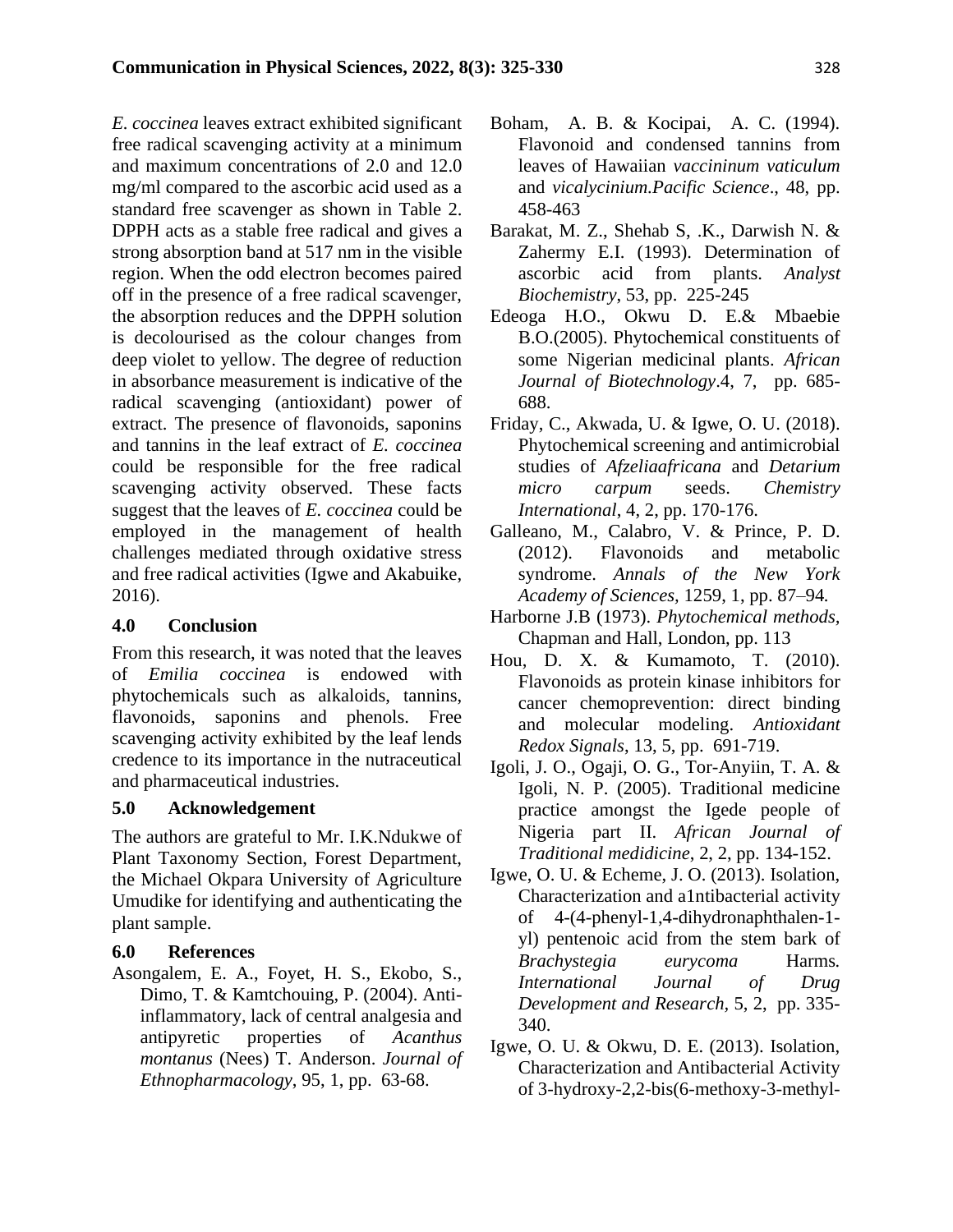2,3-dihydrobenzofuran-2-yl)propanal from the stem exudates of *Brachystegiaeurycoma*Harms*. Der pharma Chemica Journal for Medicinal Chemistry,*  5, 2, pp. 39-44.

- Igwe, O. U. (2014). Chromatographic and spectrometric characterization of bioactive compounds from the leaves of *Hyptis lanceolata*. *International Journal of chemical and Physical Science,* 2(1), 547- 553.
- Igwe, O. U. (2014). Phytochemical composition and anti-inflammatory activities of *Brachystegia eurycoma* seeds and stem bark.*Der Pharma Chemical Journal for Medicinal Chemistry*, 5, 1, pp. 224-228.
- Igwe, O. U. & Onuoha, P. U. (2016). Potentials of *Citrulluslanatus*seeds as antioxidant and antimicrobial agents and a probe of their phytochemicals. *International Journal of Chemical, Material and Environmental Research*, 3, 3, pp. 62-67.
- Igwe, U.O. & Akabuike, H.C. (2016). Free radical scavenging activity, phytochemistry and antimicrobial properties of *Tetraplueratetraptera*seeds. *International research journal of Chemical sciences,* 3, 2, pp. 37-42.
- James CS (1995). Experimental methods in analytical chemistry of foods. Chapman and Hall, New York, pp. 28.
- Kamboj A. & Saluja A. K.(2011). Isolation of *stigmasterol* and *β -Sitosterol* from petroleum ether extract of aerial parts of *Ageratum conyzoides* (*Asteraceae*). *International. Journal Pharmaceutical. Science*. 1, pp. 94-96.
- Koche, D., Shirsat, R.& Kawale, M. (2016). An overview of major classes of phytochemicals: their types and role in disease prevention. *Hislopia Journal*, 9, 2, pp. 1-11.
- Manach, C., Mazur, A. & Scalbert, A. (2005). Polyphenols and prevention of

cardiovascular diseases. *Current Opinion in Lipidology,* 16 , 1, pp. 77–84*.*

- Nwachukwu, V. A., Udedi, S. V., Ezeonu, F.C., Bartholomeu .I.C., Ezeanyanaso, C. S & Elemo, G.N. (2017) . Bioactive Agents, Nutraceuticals potentials, Phytochemistry and Food value of *Emilia coccinea* leaf. *Journal of Complementary and Alternative Medical Research*, 4, 1, pp. 1-15.
- Obadoni. B.O. & Ohuko. P. O. (2001). Phytochemical studies and comparative efficacy of crude extracts of some Homeostatic plants in Edo and Delta State of Nigeria. *Global.Journal of Pure and Applied Sciences*.8, 5, 203-208.
- Pisoschi, A. M., Cheregi, M. C. & Danet, A. F. (2009). Total antioxidant capacity of some commercial fruit juices: electrochemical and spectrophotometrical approaches. *Molecules*, 14, 1, pp. 480-893.
- Shahidi F, Chavan U.D, Bal A.K. & Mckenzie DB (1999). Chemical composition of beach pea (*Lathyrus maritimus L*.) plant parts. *Food Chemistry*, 64, pp. 39-44.
- Shastri, M. D., Shukla, S. D., Chong, W. C., Dua, K., Peterson, G. M., Patel, R. P., Hansbro, P. M., Eri, R. & Otoole, R. F. (2018). Role of oxidative stress in the pathology and management of human tuberculosis. *Oxidative Medicine and Cellular Longevity*, 7, pp. 10.
- Teke G.N., Kuiate J.R., NgouateuO.B. & Gatsing D. (2007). Antidiarrhoeal and antimicrobial activities of *Emilia coccinea*  (Sims) G. Don extracts. *Journal of Ethnopharmacology*. 112, pp. 278-283.
- Van- Burden T.P. & Robinson W.C (1981). Formation of complexes between protein and tannin acid. *Journal of Agriculture Food Chemistry*, 1, pp. 77-82

#### **Consent for publication**

Not Applicable.

#### **Availability of data and materials**

The publisher has the right to make the data public.